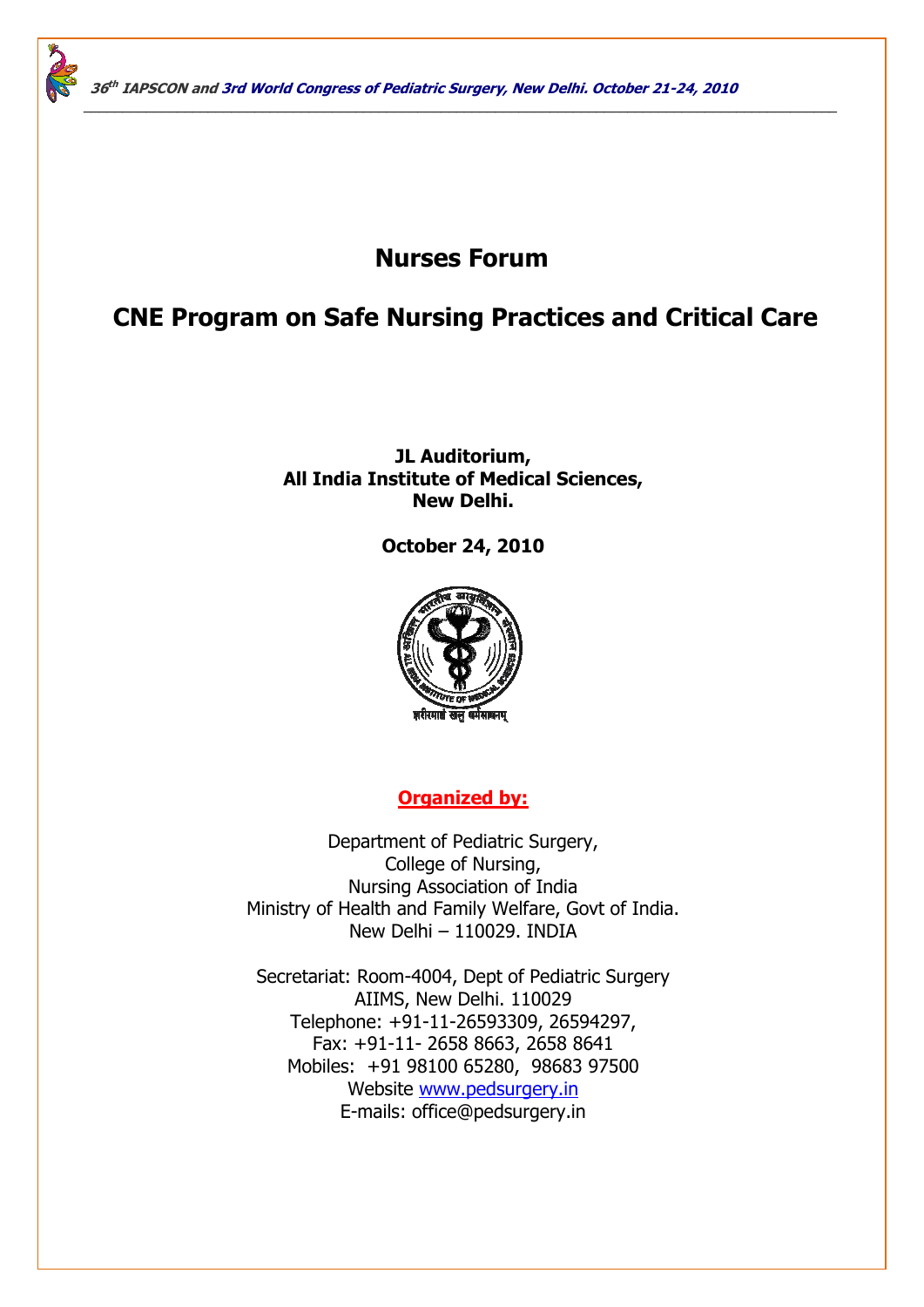



### **Dear Colleagues,**

We are happy to inform you that a special one day CNE Program on Critical Care and Safe Nursing Practices has been organized for the nursing fraternity. The Program would be held at the JL Auditorium, All India Institute of Medical Sciences, New Delhi on Sunday, the 24<sup>th</sup> October, 2010. Patient care Safety including Critical care are two most important areas that requires precision, knowledge and attention by all medical personnel. Only the regular updates can keep the nursing fraternity abreast with the new developments and current thought processes in the field. The National and International faculty would participate and discuss the practices in the fields, being followed around the world.

The most important significance of this Conference is that it would be held as a part of the III World Congress of Pediatric Surgery, being organized in New Delhi from October 21-24, 2010 at the Hotel Taj Palace. Over 1500 eminent intensivists, pediatric and neonatal surgeons, urologists, laparoscopic surgeons and others would be participating from over 100 countries. The apex congress is held once in 3 years and held under the aegis of World Federation. Thus, very high level scientific deliberations during the conference are ensured.

The scientific program would include state of the art lectures by the invited guest faculty not only from India but also from the leading teaching centres in the world. The Presidents of the World Federation, the Asian Federation and the SAARC Federation and the Indian Association would also be joining. There would be a quiz at the end of the program. There would also be a poster competition to encourage the B.Sc / M.Sc nursing students to actively participate. Two best posters would receive an Award of Rs. 1,000/- and a certificate.

The topics would be of special relevance to the students, institutional nursing staff and also the nurses working in the corporate /private sector, involved in teaching and the intensive care to the sick newborns, children and adults. The detailed program is enclosed. Sufficient time would be given for interactive discussions between the delegates and the speakers. All the participants would be given Certificates of attendance at the end of the program.

Thus this would not only provide an opportunity to learn from the experts but also strengthen the bond between the doctors and nursing staff to work as a team for improving the standard of patient care and safety. This is an opportunity not to be missed.

We request the Medical Superintendents and Chief Nursing Superintendents of the teaching Institutions and the corporate sector to nominate and register 5 nurses each for the course.

We invite you to participate with your colleagues and friends and enjoy the scientific extravaganza.

**Yours Sincerely,** 

**Dr Devendra K Gupta Dr Shilpa Sharma Ms Harvinder Kaur** Organizing Chairman Organizing Secretary CNE Co-Ordinator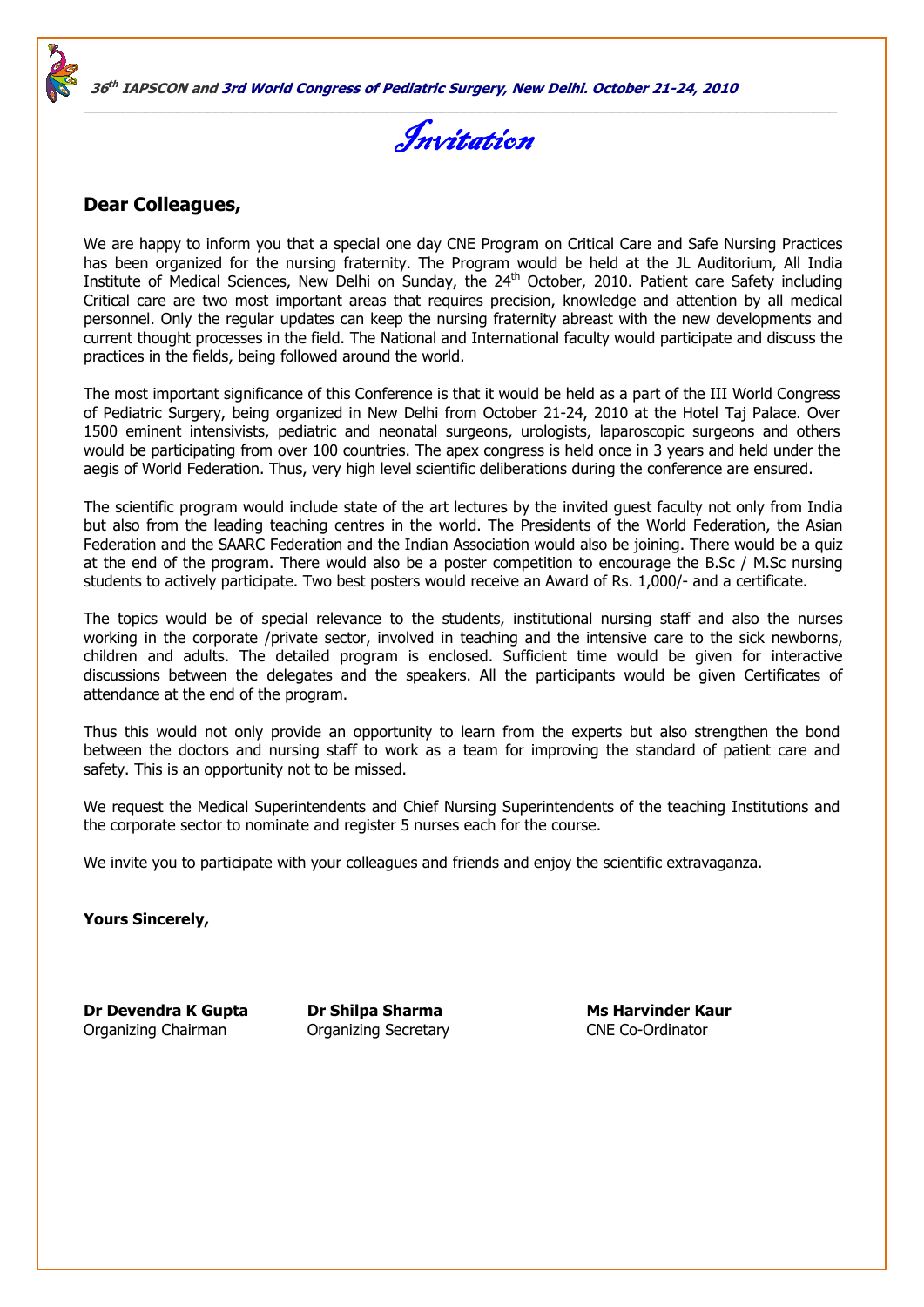

## **International Organizing Committee:**

World Federation of Association of Pediatric Surgeons (WOFAPS) Federation of Association of Pediatric Surgeons of SAARC (FAPSS) Indian Association of Pediatric Surgeons (IAPS) Delhi State Chapter, Indian Association of Pediatric Surgeons Federation of Nursing Associations of India (FNAI)

#### **Patron:**

Director- AIIMS Dr R P Srivastava, DGHS, Mr Dilip Kumar, Nursing Advisor, Ministry of Health & FW.

#### **Organizers:**

Manju Vatsa, Principal, College of Nursing, AIIMS Nirmal Kalra, Chief Nursing Superintendent, AIIMS Asha Bedi, Deputy Chief Nursing Superintendent, AIIMS Jaya Kumari, Nursing Superintendent, RML Hospital Harvinder Kaur, CNE Co-ordinator, Dr RML Hospital

#### **Co-ordinators**

Helen Manwar, AIIMS, New Delhi A. Cherian, AIIMS, New Delhi Sheela , AIIMS, New Delhi Usha Rani, AIIMS, New Delhi Valsala Gopinath, AIIMS, New Delhi

## **Sponsored by:**

- 1. Ministry of Health and Family Welfare, Govt. of India
- 2. World Health Organization, New Delhi
- 3. All India Institute of Medical Sciences, New Delhi.
- 4. Post Graduate Institute of Medical Education & Research, and
- 5. Dr RML Hospital, New Delhi.
- 6. College of Nursing, AIIMS, New Delhi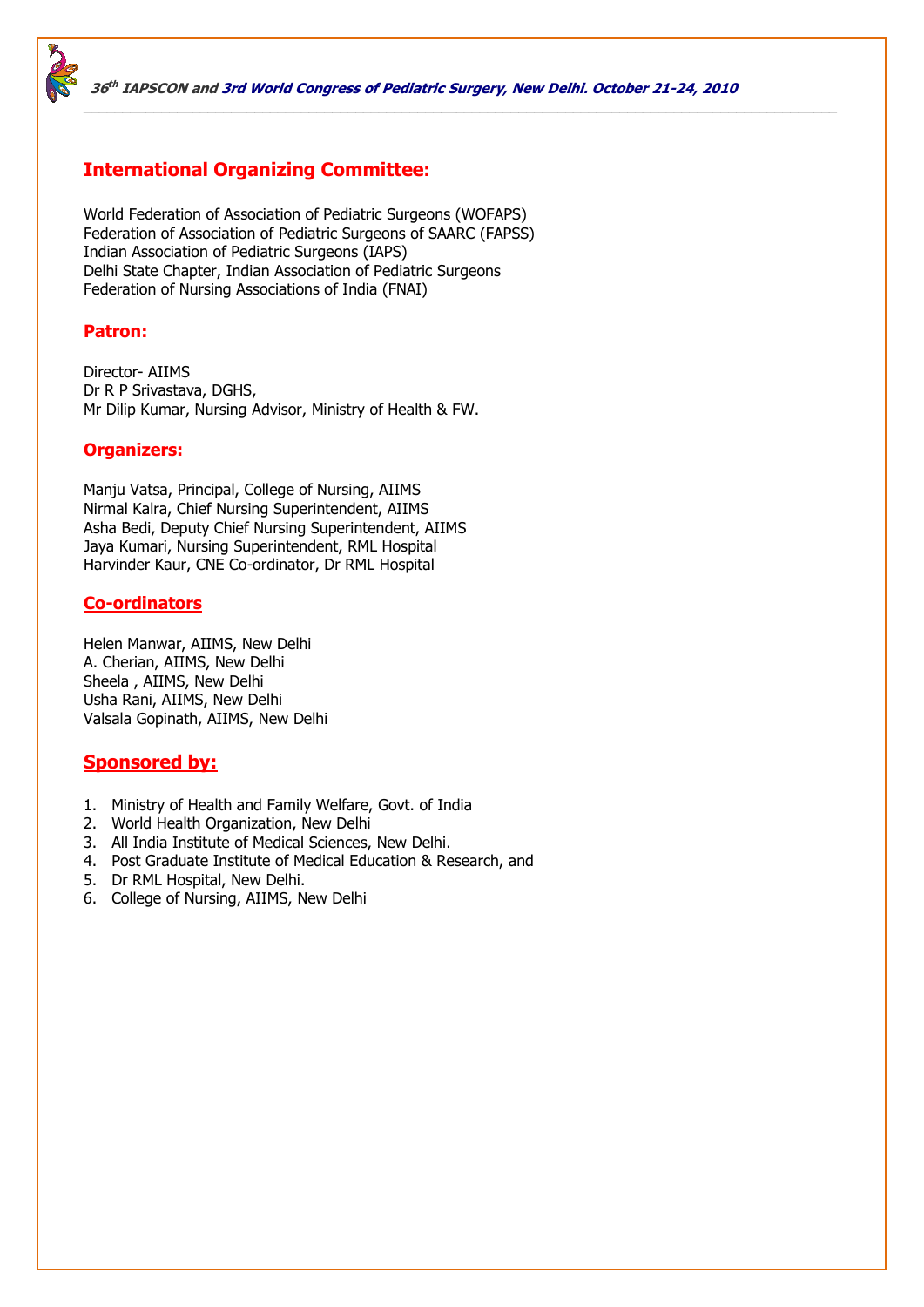

#### **Scientific Program**

#### **Patient Care Safety :**

- 1. Operation Theatre Safety- Pre Op and Post Op
- 2. Basic Life support
- 3. Prevention of Infection
- 4.
- 5. How to prevent Drug Reactions
- 6. Safety on Artificial Ventilation
- 7. Peripheral Venus access and care of site
- 8. Management of Central Lines
- 9. Care during Oxygen Therapy
- 10. Enteral and Parenteral Feeding

## **Critical Care in Newborns and Children:**

- 1. Child birth
- 2. Care of the newborn
- 3. Venus access and prevention of infection
- 4. Vital Monitoring
- 5. Basics of Radiology for a NICU nurse
- 6. Drugs and Dosages
- 7. Care of Stomas
- 8. Catheter and Drain Care
- 9. Chest Care: Nebulization and Physiotherapy

## **Safe Nursing Practices :**

- 1. Patient communication skills
- 2. Safe Handing Over of sick patients
- 3. Safety with functioning of Monitoring devices
- 4. Safe injection practices
- 5. Safety in Operation Theatre for Scrub & Floor Nurse
- 6. Nursing Safety in ICU
- 7. Safety in Trauma Care
- 8. Safe Radiological procedures in ICU/OT
- **9.** Significance of Hand Hygiene

## **Poster Competition:**

There would be Two Best poster Awards, of Rs 1000/- each and a certificate.

## **Mutiple Choice Quiz Competition:**

**A quiz would be held a**t end of Programme. The winning team would receive interesting prizes.